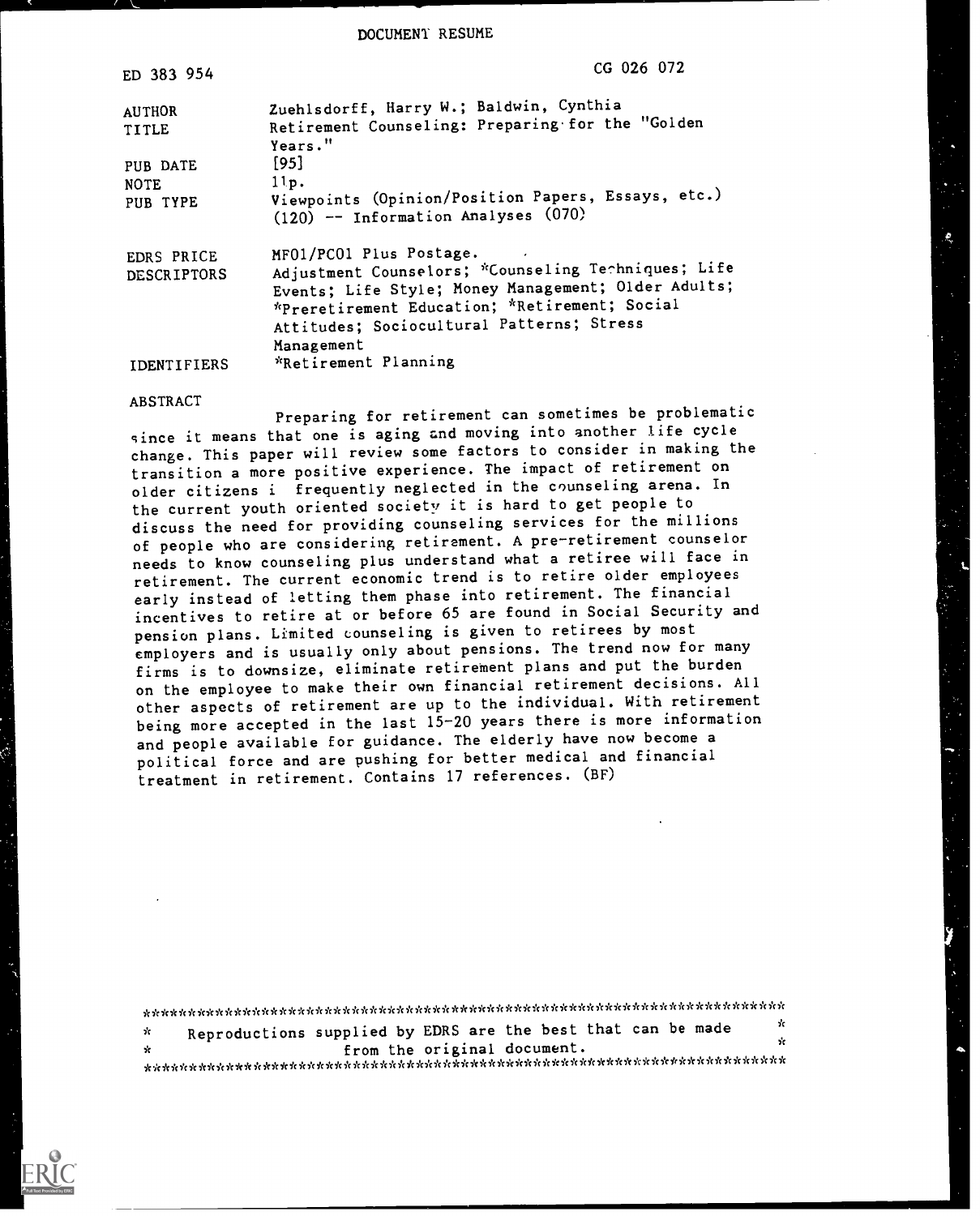$\ddot{\phantom{a}}$ 

 $0.2607$ 

# Retirement counseling:

# Preparing for the "Golden Years"

by

Harry W. Zuehlsdorff, M.B.A, M.A.

Child Support and Enforcement Specialist

State of Nevada

and

Cynthia Baldwin, PhD

Associate Professor, Counseling & Educational Psychology/278

University of Nevada

Reno, NV 89557-0029

### BEST COPY AVAILABLE

U 5 DEPARTMENT OF ENCOUNTING DEPARTMENT OF EDUCATION<br>Unit of Educational Resources INFORMATION<br>EDUCATIONAL RESOURCES INFORMATION

C.) CENTER (ERIC) This document has been reproduced as C) received from the person or organwation originating it

C\I Minot changes have been mace to improve reproduction quality

 $\bullet$  - Points of view or opinions stated in this document do not necessarily represent  $\bullet$ official OERI position or policy

-PERMISSION TO REPRODUCE THIS MATERIAL HAS BEEN GRANTED BY

C. BALDWIN

11 70 THE EDUCATIONAL. RESOURCES 4" INFORMATION CENTER (ERIC)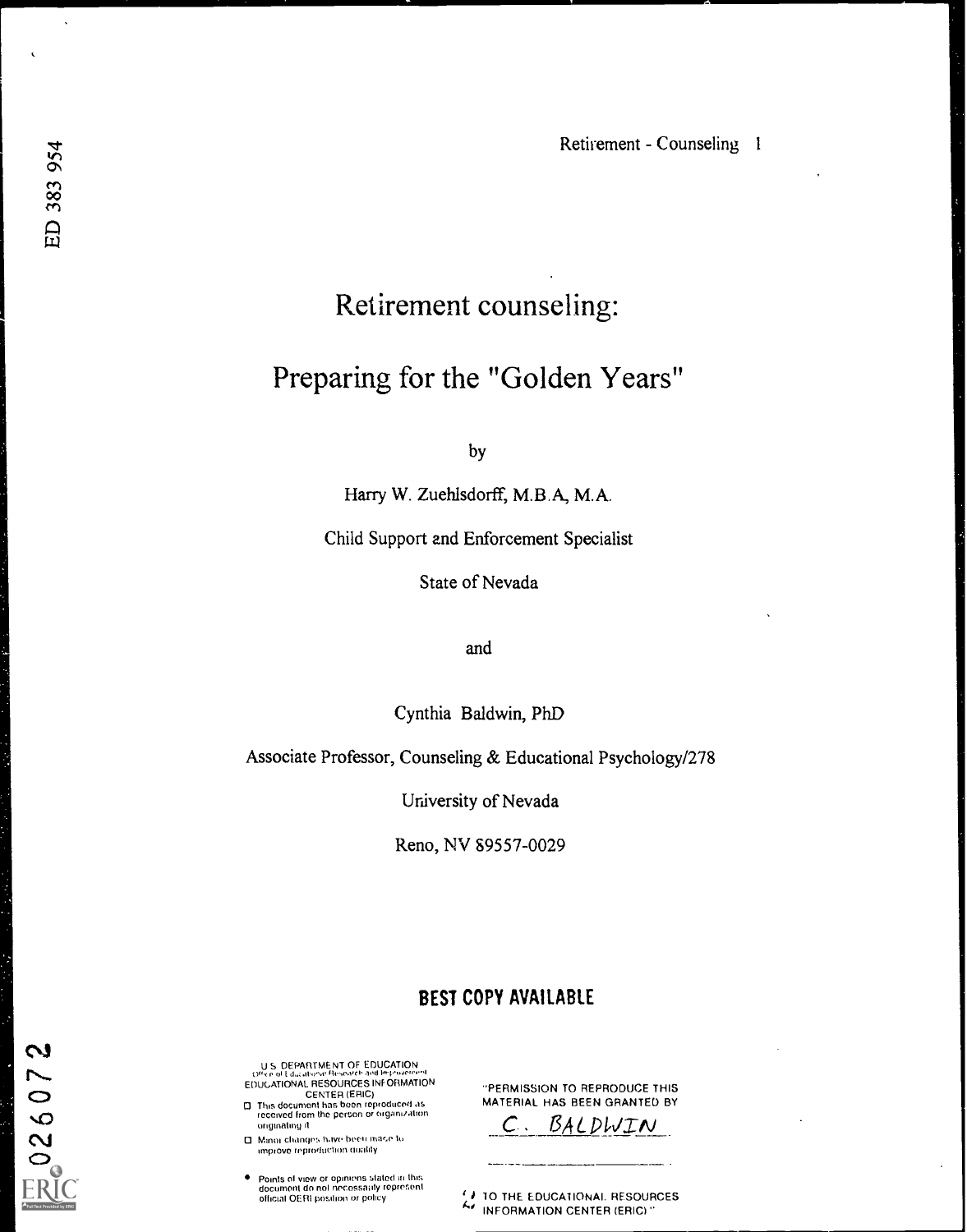## Abstract

Preparing for retirement is admitting that you are aging and are moving into another life cycle change. This paper will review some factors to consider in making the transition a more positive experience.

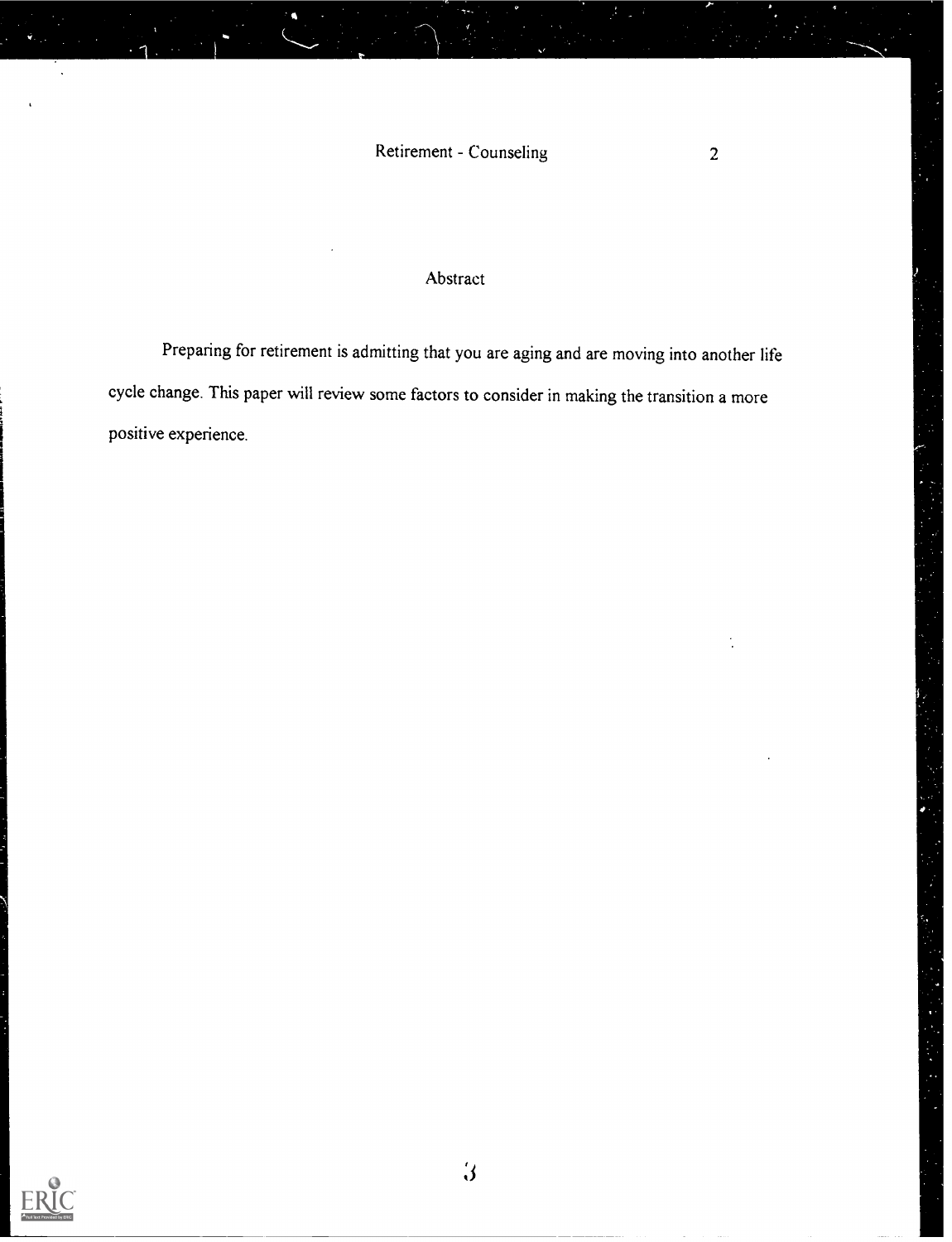## Retirement counseling: Preparing for the "Golden Years"

The impact of retirement on older citizens is frequently neglected in the counneling arena. In our current youth oriented society it is hard to get people to discuss the need for providing "planning, education, or counseling services" for the millions of people who are retiring or considering retirement (Dennis, 1984). The retirement phase of life for some may last for "more than 30 years" and people should make solid preparations to enjoy this time of their lives (Coni, 1992).

### Retirement: A Time for Freedom

According to (Coni, 1992) the plus 65 population in the US in 1989 was over 27 million. By 2000 there will be 35 million people over 65 years old, of which 4.5 million will be over 85 years old. The 15 percent or so elderly is too many people to have "live a parasitic existence" (Coni, 1992). Successful aging and planning for retirement requires that "conformity - following guidelines expected" be put aside (Jones 1988). Expectations placed upon us prior to retirement come from school, religion, parents, employers and society. Future retirees need to asses what they have done with their life to date and what they want to change for the future.

Planning seems appropriate for retirees to accomplish what they want in retirement. Retirement may bring family closeness and increase or decrease stress. It is a time to "re-negotiate



 $\overline{4}$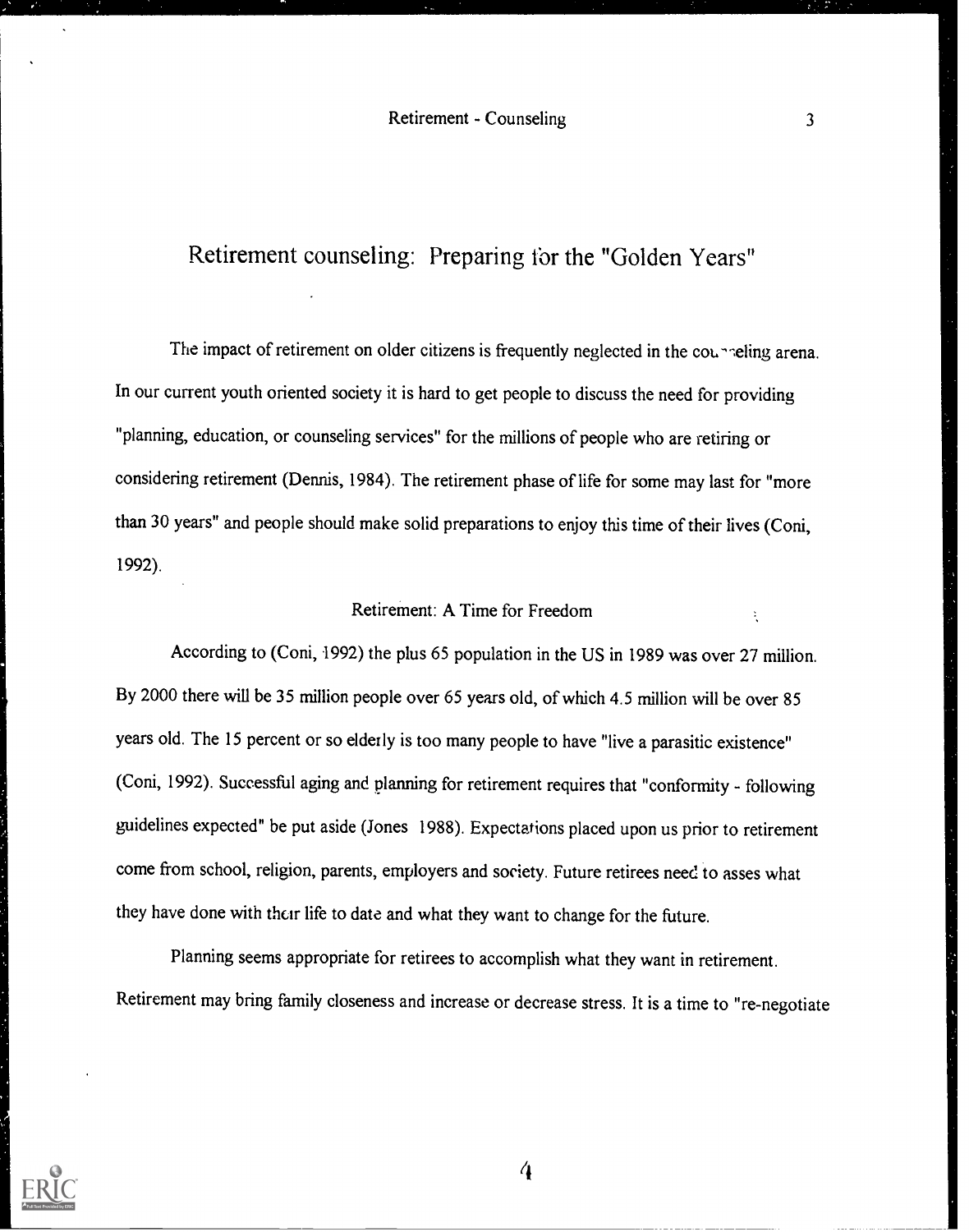tasks and responsibilities" (Coni, 1992). Coni then goes on to give more valuable information on the physical, mental and sociological aspects of aging. For psychological health Coni recommends an adequate standard of living, financial and emotional security, exercise, social interaction and pursuing personal interests.

Raising the mandatory retirement from 65 to 70 in 1978 (Henretta, 1992) has given people 5 more years to consider options in retirement. Family considerations have a role in the timing of retirement because of marital status and children. Some of the factors to consider are age of wife and children. If the wife is younger or if there are children under 21 still at home, the decision for the man to retire may be delayed. The reasons for retirement are "distinctive and overlapping" and complex (Henretta, 1992).

Planning retirement should be a life long process. Health and finances will have a great impact on the quality of retirement. The anticipation phase may start at least 15 before retirement since it has become "legitimate" (Evans, 1985). More people are now seeking information about retirement. They are also talking with family, relatives, friends and co-workers about financial plans for retirement. Proximity to retirement increased the "retirement-oriented activities" (Evans, 1985).

Planned retirement allows preparation where unplanned or forced retirement can be unsettling. Those with better economic levels reported better health and consequences in retirement but it had little impact on attitudes (Fillenbaum, 1985). For. women however, the stress is frequently economic since they are "financially disadvantaged relative to men" (Logue, 1991). If women are already stressed in their late 60's their economic well being probably will not



 $\mathbf 5$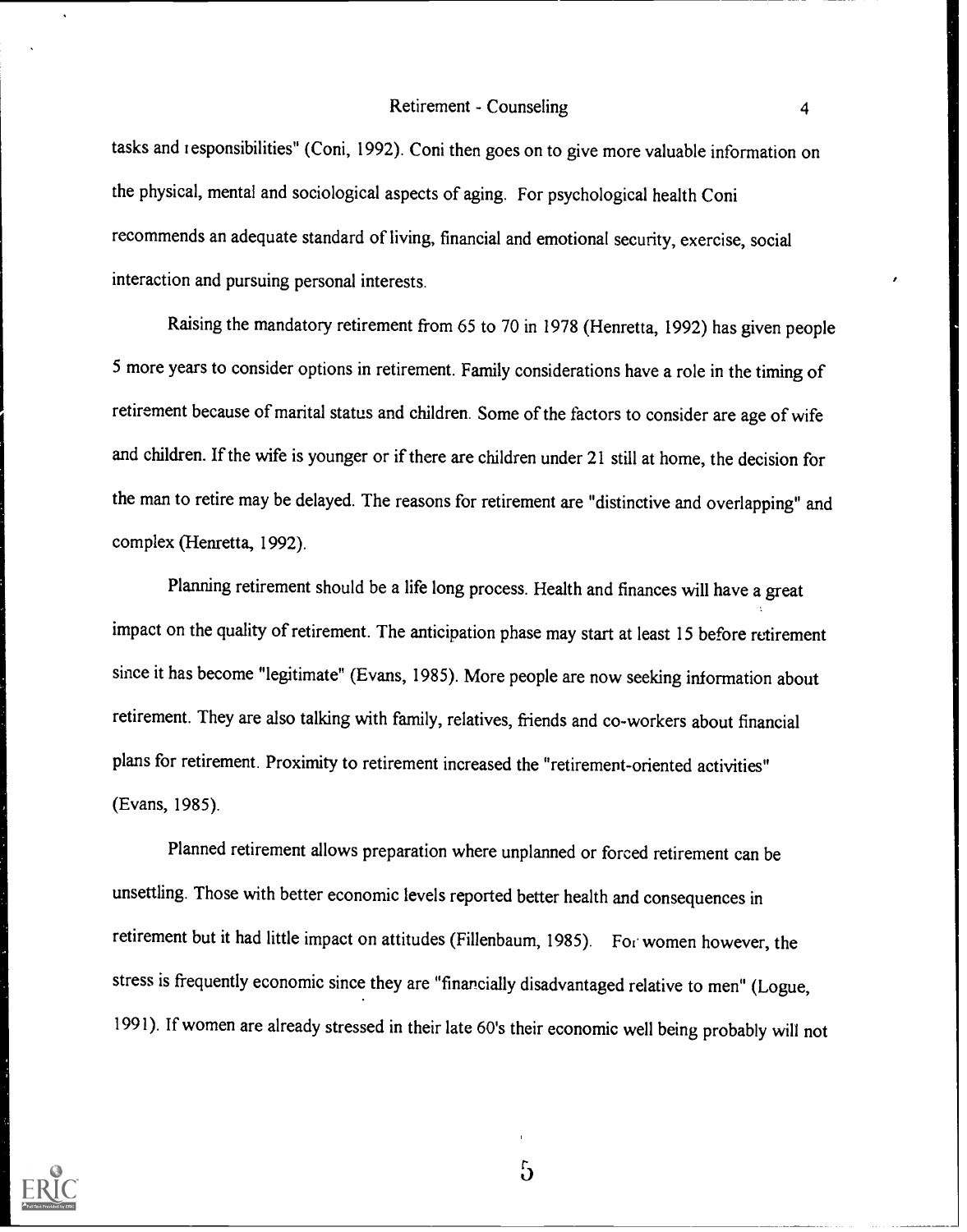improve. Because they live longer they will have more medical costs because of aging. Many women work past retirement to keep from "falling into poverty" (Logue, 1991).

To manage stress risks, Dennis recommends using communication, exercise, nutrition and deep relaxation. A good health plan that meets the needs of the retiree should be included in retirement planning. Often overlooked is leisure planning since it is not the presenting problem or acute. Leisure should be addressed because it "continues indefinitely" (Dennis, 1984).

Planning for retirement income is one of the most important topics for pre-retirement planning and counseling. Of the third of the retirees having difficulties retiring, 40 percent have problems with "reduced income", 28 percent have health problems, 22 percent miss their job and 10 percent have death of a spouse (Atchley, 1976). With increasing inflation the last 17 years, the pressure is even more intense on proper financial planning. Counselor should be aware of the multiple areas the retiree must address in preparing for retirement.

The baby boom generation may enter into retirement in better financial position because they have deferred marriage and reduced childbearing (Easterlin, 1990). If people plan on social security as their only source of income at retirement they may have difficulties. When social security started in the 1930s' there were about 14 contributors for each retiree. Now there are about 3-4 contributors per retiree according to social security literature. This will mean that in retirement there will also be "fewer (or no) children to provide companionship and support" for the elderly (Easterlin, 1990).

The professional workers are in a "particularly advantageous position" (Kilty, 1986) when financially planning for retirement. They have options of pensions, continued employment or

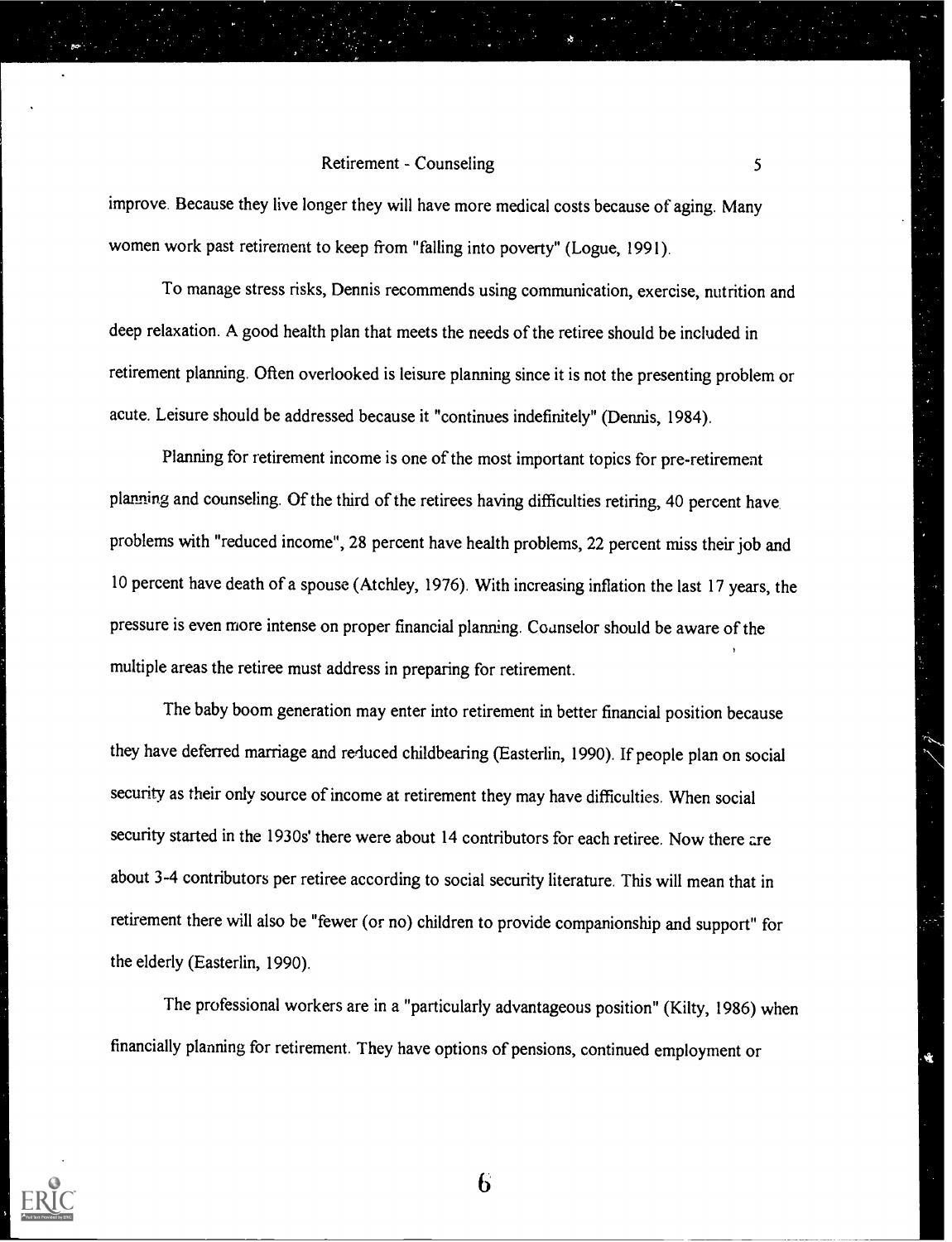second careers not available to lower income workers. Income was the most consistent variable. Women are at a disadvantage with current income "about 73% of those for men" (Kilty, 1986). The professionals have the advantage of planning for early retirement while making plans for possible second careers. This indicates that plans must be made for after retirement (Kilty, 1985).

Adjusting to the loss of work affects social and psychological aspects of life. Satisfaction to retirement was not so much the loss of the work role but "lower income, poor health and negative attitude toward retirement" (Beck, 1982). Other factors such as occupation status, education or race did not have any significant effects on retirement adjustment. Men who retired earlier than they expected were significantly less happy (Beck, 1982).

The changes after retirement with a vigorous exercise program helped Type A behavior to decrease "depression and hostility" (Howard, 1986). After 3-4 years the person may become disenchanted when they must cope with inadequate income, loss of friends and possible poor health. The influence on depression improved in both Type A and Type B over the one year test (Howard, 1986).

Retirement requires that 40-60 hours need to be taken up by other activities to replace employment. These can be exercise, leisure, study, adding new friends, travel, or volunteer activities. This new stable phase will work when the retiree has established a "predictable and satisfying routine" (Ekerdt, 1985). Proper planning w;th a "future orientation" will help the retiree after a possible letdown at about 18 months (Ekerdt, 1985).

Coping with change needs to be addressed since the retiree may need to adjust to many losses such as: loved ones, health, job, physical appearance, hearing, eyesight, status, mobility,



 $\mathbf{Z}^{\prime}$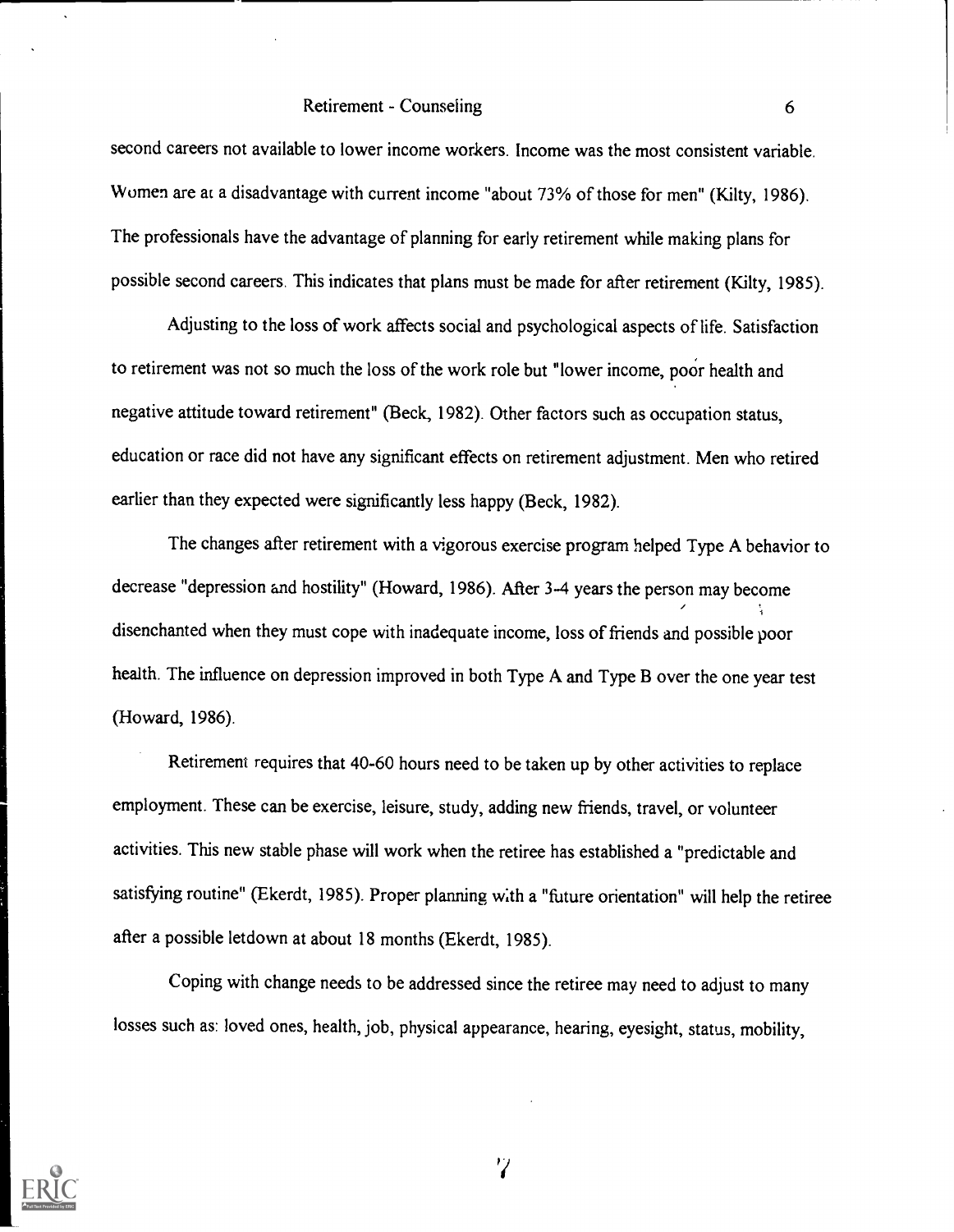reduced income and value in society. Sixty-five does not mean immediate change from a healthy middle age to "decrepitude" (Ferrini, 1986). The myths about elderly and aging indicate a need to dispel the "stereotypes about elders" and look at their needs in planning for the future (Ferrini, 1986).

There are only two immediate adjustments at retirement and they are "loss of job and loss of income" (Atchley, 1976). The other changes will happen over time. Very little is done for the average worker in a retirement ceremony since those handling the event have few ideas of the positive side of retirement. The retirement ceremony is usually an emphasis on separation and very little about the future (Atchley, 1976).

Discussion with a spouse about retirement is an indicator that a worker is in the pre-retirement phase. These talks are "different for women and men" (Richardson, 1993). Women will talk about life-styles and men will be concerned about health, timing and where to retire. A counselor must get the "specifics of their problem" (Herr, 1979) so that they can work toward a solution. Setting goals is as important as defining the problem. Once the goal has been reached the time is ready to assess if more counseling is needed. The goals should be realistic and achievable. Looking at the goals of the retiree may determine if the family needs counseling. Family counseling depends on the circumstance of each retiree and how they are processing retirement. The crisis comes when the mature adult is unable to cope with events or feels helpless (Herr, 1979).

Pre-retirement is a mid-life issue and grief therapy may be needed to prepare the retiree for loss. Workers should be encouraged to share their feelings about "growing older" (Richardson,



8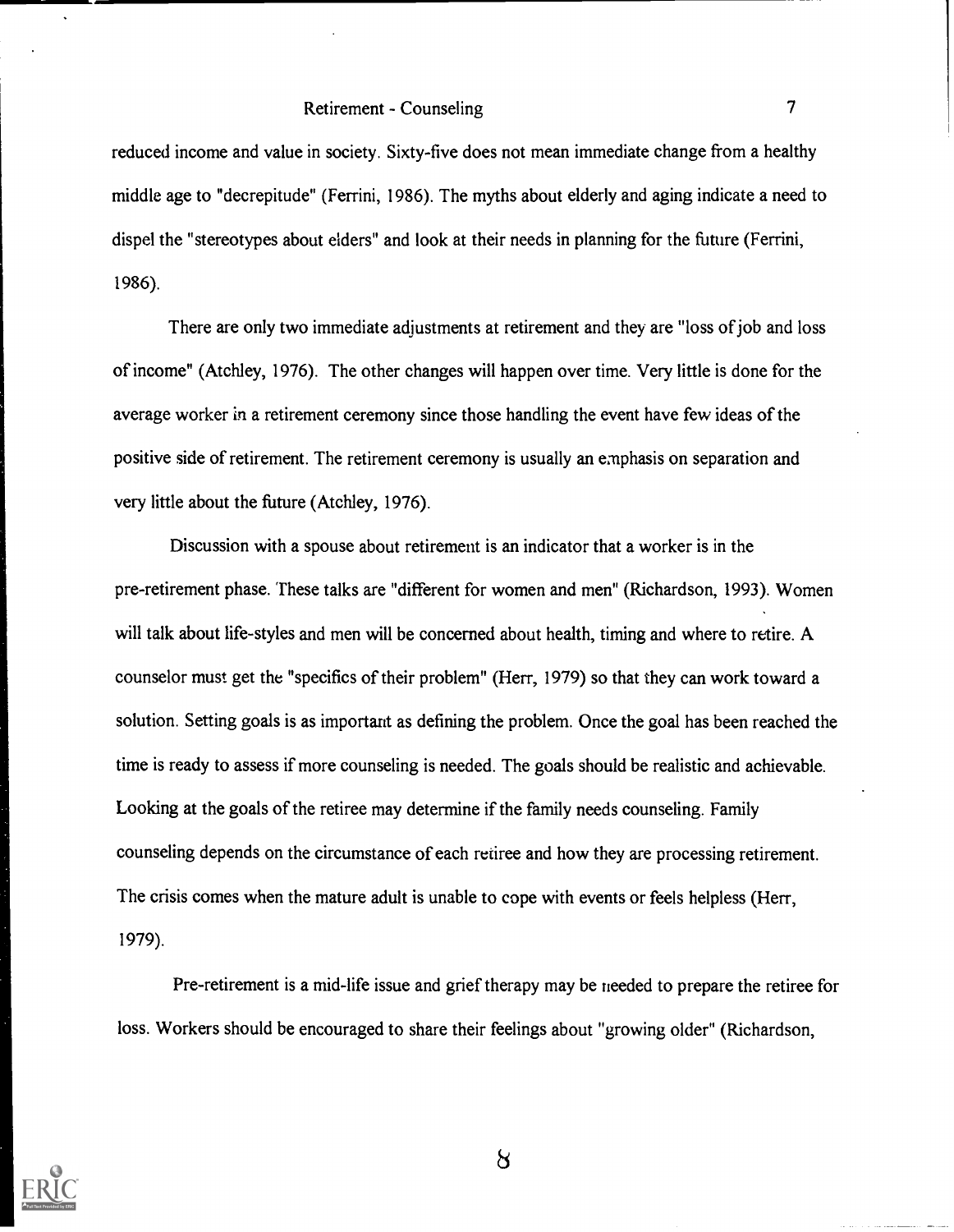1993). According to Richardson, all pre-retirement will include listening, assessment and an intervention. Once a date is set for retirement the client should prepare by practicing hobbies, taking longer vacations, spend more time away from work, join new groups, and try new leisure activities. Few workers ever attend a pre-retirement planning session because they are committed to their work and associate retirement with death and old age (Richardson, 1993).

The transition to the retirement cycle or phase in life is a very difficult time. The pre-retirement process can be a time consuming challenge to prepare financially and mentally for a new future. Now it is easier for people to admit they are aging or getting ready for retirement. However, a retiree must admit he/she has a problem before they will seek help.

#### **Conclusion**

A pre-retirement counselor needs to know counseling plus understand what a retiree will face in retirement. The current economic trend is to early retire older employees instead of letting them phase into retirement. The financial incentives to retire at or before 65 are found in Social Security and pension plans. Limited counseling is given to retirees by most employers and is usually only about pensions. The trend now for many firms to downsize, eliminate retirement plans and put the burden on the employee to make their own financial retirement decisions. All other aspects of retirement are up to the individual. With retirement being more accepted in the last 15-20 years there is more information and people available for guidance. The elderly have now become a political force and are pushing for better medical and financial treatment in retirement.



 $\mathbf{y}$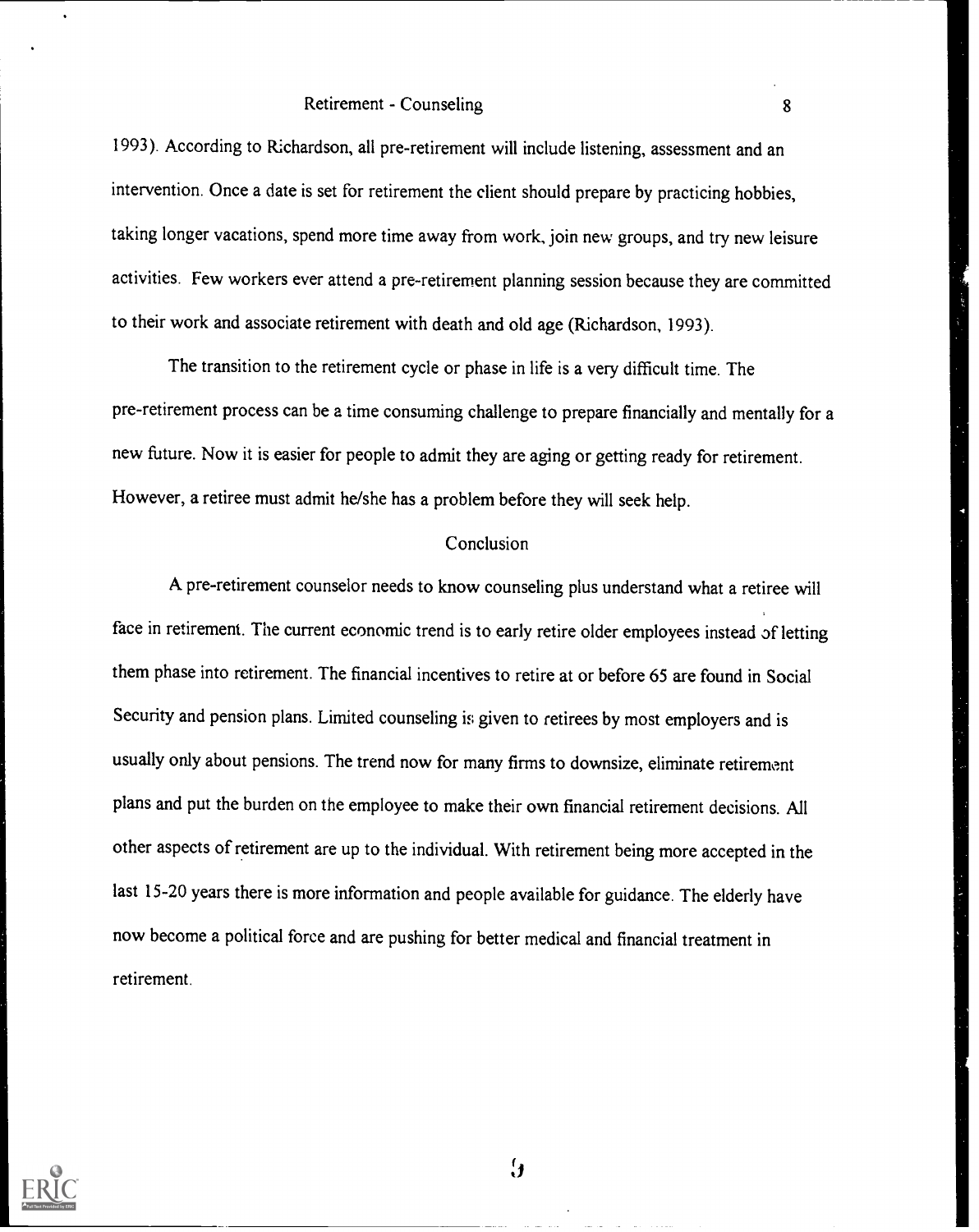#### REFERENCES

Atchley, R. C. (1976). The sociology of retirement. New York, NY: John Wiley & Sons, Inc.

- Beck, S. H. (1982). Adjustment to and satisfaction with retirement. Journal of Gerontology, 37, 616-624.
- Coni, N., Davidson, W., & Webster, S. (1992). Aging: The facts. New York, NY: Oxford University Press.
- Dennis, H. (1984). Retirement preparatior: What retirement specialists need to know. Toronto: D.C. Heath and Company.
- Easterlin, R. A., Macdonald, C., & Macunovich, D. J. (1990). Retirement prospects of the baby boom generation: A different perspective. The Gerontologist, 30, 776-783.
- Ekerdt, D. J., Bosse, R. and Levkoff, S. (1985). An empirical test for phases of retirement: 1 (1991) Findings for the normative aging study. Journal of Gerontology, 40, 1, 95-101.
- Evans, L., Ekerdt, D. J., & Bosse, R. (1985). Proximity to retirement and anticipatory involvement: Findings from the normative aging study. Journal of Gerontology, 40, 368-374.
- Ferrini, A. F. & Ferrini, F. L. (1989). Health in the later years. Dubuque, Iowa: Wm. C. Brown.
- Fillenbaum, G. G., George, L. K., & Palmore, E. B. (1985). Determinants and consequences of retirement among men of different races and economic levels. Journal of Gerontology, 40, 85-94.